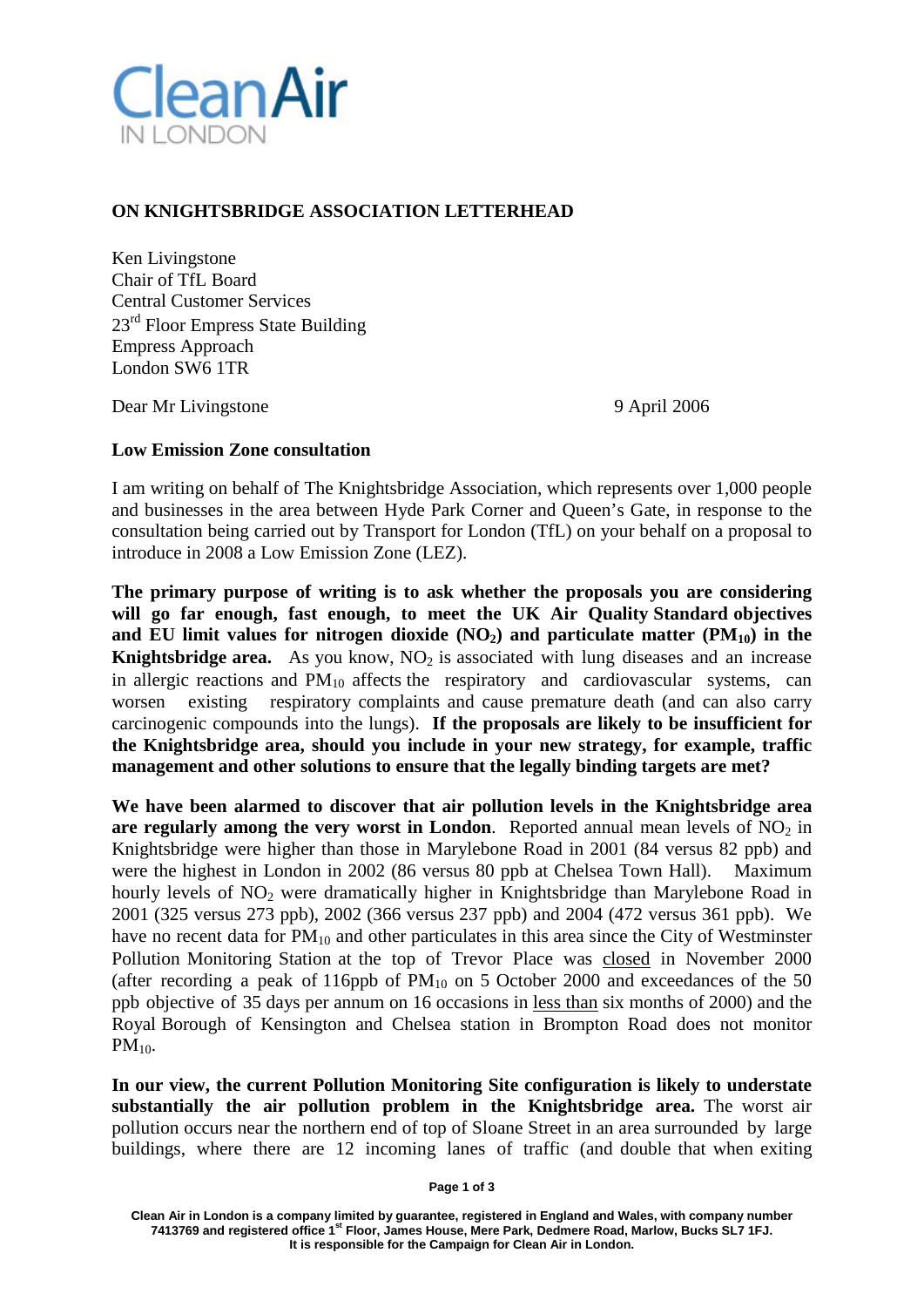

traffic is grid-locked), whereas the monitoring station is nearly 400 metres away at the (recently created) narrowest point in Brompton Road (i.e. where traffic volumes are lowest because there is only one eastbound lane and one westbound lane because of a bus lane and a bus stop on opposite sides of the road). **We urge you to establish urgently at least one additional monitoring site close to the worst of the air pollution in the** Knightsbridge area to track  $NO<sub>2</sub>$  and  $PM<sub>10</sub>$  air pollution (and perhaps other air **pollutants).**

We understand from TfL's supplementary report of 30 January 2006 that provisional data for 2005 indicates that levels of  $PM_{10}$  and  $NO_2$  exceeded the annual mean objectives at more than one monitoring site in London. TfL's report makes clear that exceedances of these standards in 2005, by ratified data, would be a legal breach of UK regulations. We understand that, under local air quality management (LAQM), local authorities, including the Greater London Authority (GLA), have a statutory obligation to work towards these national air quality objectives. **We await the publication of this data expected in May.**

We are keen to understand, through a meeting or otherwise, whether TfL and the Mayor's office considers that the combination of the Congestion Charge Extension from February 2007 and TfL's currently proposed Low Emission Zone plans from early 2008 are likely to reduce actual air pollution levels sufficiently to meet official air pollution targets across the Knightsbridge area. Air pollution maps, for example, show that annual mean  $NO<sub>2</sub>$  levels are substantially greater in local residential streets than the objective of a maximum of 40 ppb and are much higher in the main thoroughfares of Brompton Road, Knightsbridge and Sloane Street. **Even if targets for NO2, PM10 and other air pollutants are likely to met over the next two years, we are keen that air quality should be improved more quickly e.g. through reductions in overall traffic volumes, the essential early reinstatement of the right–turn from Knightsbridge to Brompton Road by the Burberry building and by measures to control dust from massive local redevelopments.**

**We are keen also to understand, again through meetings with Martin Low and/or Paul Morse or otherwise, the detail of any plans (including approaches, expected outcomes and timings) of the City of Westminster and the Royal Borough of Kensington and Chelsea to address air pollution specifically in the Knightsbridge area**, given that TfL's website refers to "encouraging London boroughs to improve air quality at a local level through the local Air Quality Management system which could include programmes to reduce emissions from local traffic, new developments, construction activities and borough fleets".

I look forward to hearing from you and the two Councils (to whom I have also addressed this letter). I have copied Council Leaders Sir Simon Milton and Councillor Merrick Cockell for their information and would welcome any comments or suggestions they may have. I have copied other interested parties.

Yours sincerely,